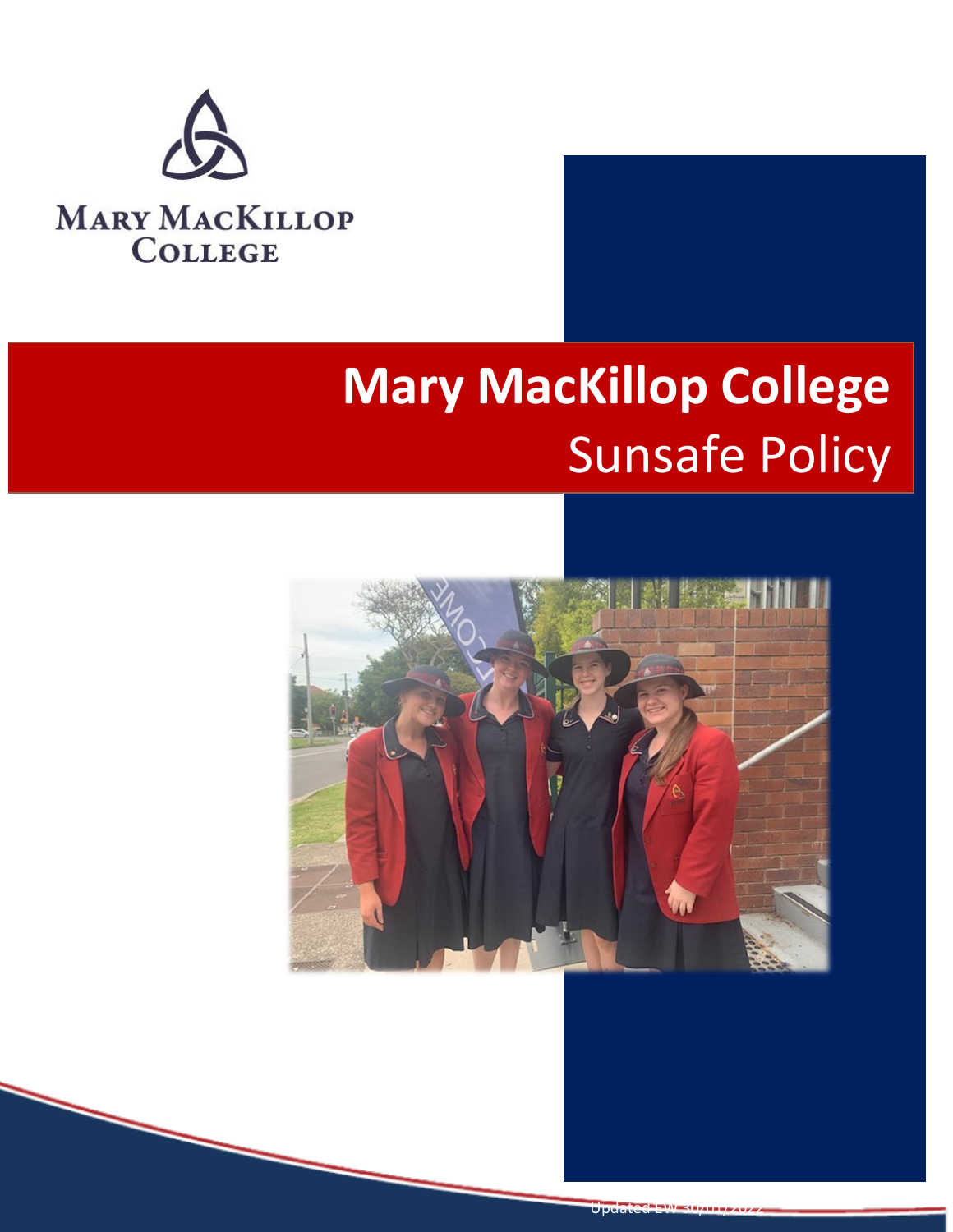Our College is committed to the dignity of the whole person, equality of opportunities and engaging in purposeful learning experiences.

### **MOTTO**

My Faith is My Light

### **VISION**

We are an interconnected, joy-filled, contemporary Catholic learning community, inspired by the Josephite traditions to be people achieving our potential.

**MISSION** We forge a culture of **creativity, excellence, justice** and **compassion** as we **nurture, challenge, education**  and **empower** one another.

> **VALUES** We uphold **SPIRIT, WISDOM, INTEGRITY, COURAGE, UNITY** and **SERVICE** To guide our thoughts, words and actions to **live principled lives together.**

MMC Learners are **Curious, Creative, Self-directed, and Resilient**.

MMC Learning Analogy – Stuck, Seek, Strive, Soar

## **MacKillop Women Shine**